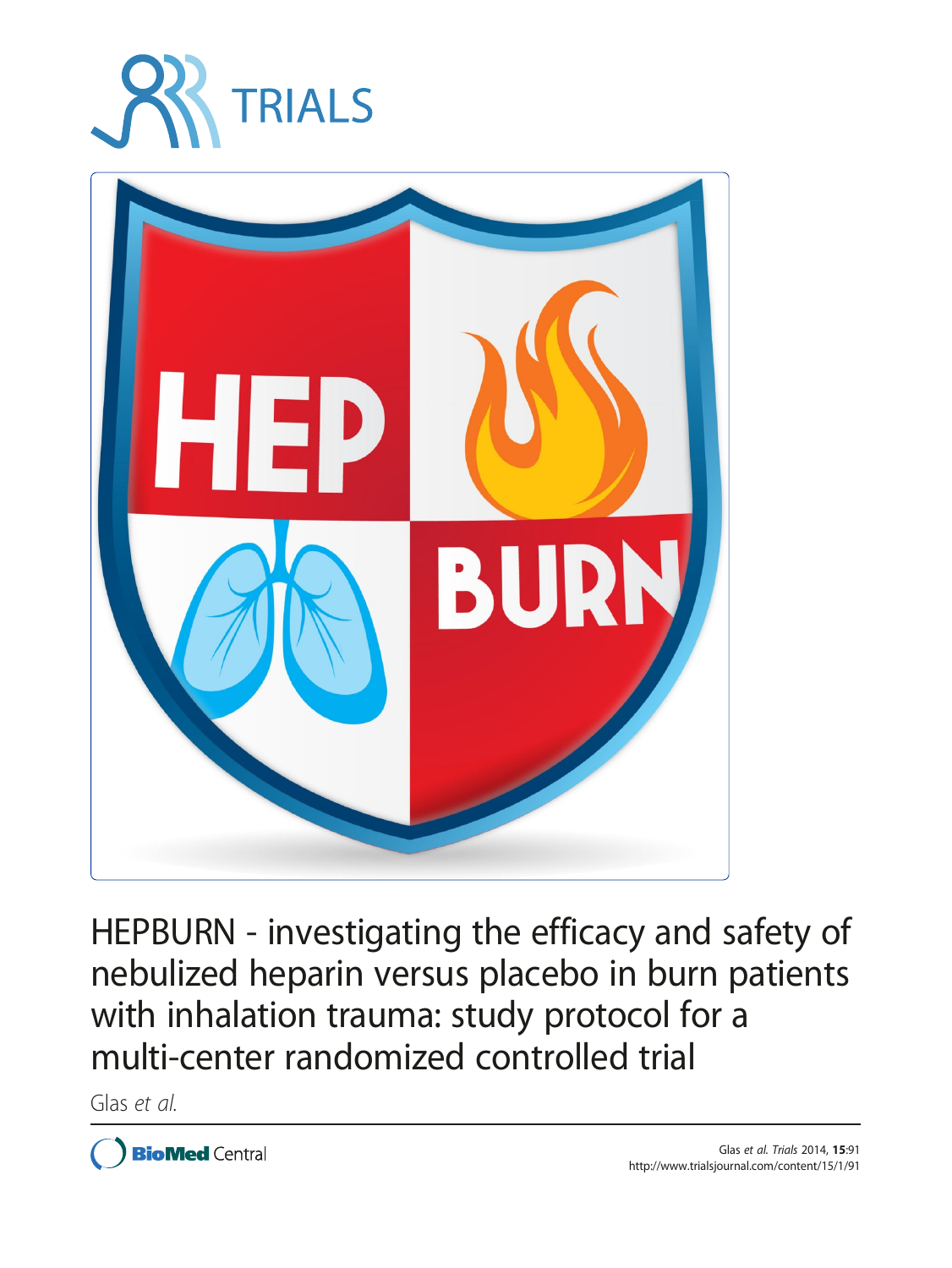# **STUDY PROTOCOL CONSUMING THE CONSUMING OPEN ACCESS**



# HEPBURN - investigating the efficacy and safety of nebulized heparin versus placebo in burn patients with inhalation trauma: study protocol for a multi-center randomized controlled trial

Gerie J Glas<sup>1,2\*</sup>, Johannes Muller<sup>3</sup>, Jan M Binnekade<sup>2</sup>, Berry Cleffken<sup>4</sup>, Kirsten Colpaert<sup>5</sup>, Barry Dixon<sup>6</sup> , Nicole P Juffermans<sup>1,2</sup>, Paul Knape<sup>7</sup>, Marcel M Levi<sup>8</sup>, Bert G Loef<sup>9</sup>, David P Mackie<sup>7</sup>, Manu Malbrain<sup>10</sup>, Marcus J Schultz<sup>1,2</sup> and Koenraad F van der Sluijs<sup>1</sup>

# Abstract

**Background:** Pulmonary coagulopathy is a hallmark of lung injury following inhalation trauma. Locally applied heparin attenuates lung injury in animal models of smoke inhalation. Whether local treatment with heparin benefits patients with inhalation trauma is uncertain. The present trial aims at comparing a strategy using frequent nebulizations of heparin with standard care in intubated and ventilated burn patients with bronchoscopically confirmed inhalation trauma.

Methods: The Randomized Controlled Trial Investigating the Efficacy and Safety of Nebulized HEParin versus Placebo in BURN Patients with Inhalation Trauma (HEPBURN) is an international multi-center, double-blind, placebo-controlled, two-arm study. One hundred and sixteen intubated and ventilated burn patients with confirmed inhalation trauma are randomized to nebulizations of heparin (the nebulized heparin strategy) or nebulizations of normal saline (the control strategy) every four hours for 14 days or until extubation, whichever comes first. The primary endpoint is the number of ventilator-free days, defined as days alive and breathing without assistance during the first 28 days, if the period of unassisted breathing lasts for at least 24 consecutive hours.

Discussion: As far as the authors know, HEPBURN is the first randomized, placebo-controlled trial, powered to investigate whether local treatment with heparin shortens duration of ventilation of intubated and ventilated burn patients with inhalation trauma.

Trial registration: [NCT01773083](http://www.clinicaltrials.gov/ct2/results?term=NCT01773083&Search=Search) [\(www.clinicaltrials.gov\)](http://www.clinicaltrials.gov), registered on 16 January 2013. Recruiting. Randomisation commenced on 1 January 2014.

Keywords: Inhalation trauma, Pulmonary coagulopathy, Nebulization, Heparin, Mechanical ventilation

# Background

Inhalation trauma adds to the morbidity and mortality of burn patients [\[1,2](#page-9-0)]. Indeed, up to one third of burn patients require hospitalization due to inhalation trauma and a substantial percentage of these patients develop respiratory insufficiency. Moreover, approximately one

2 Department of Intensive Care Medicine, Academic Medical Center, Amsterdam, the Netherlands

third of burn patients with inhalation trauma eventually die, markedly more than burn patients without pulmonary involvement.

The underlying pathophysiology of inhalation trauma is only partly understood. Injury is thought to be at least the result of heat exposure to the airway mucosa or inhalation of noxious particles or toxic gases [\[3](#page-9-0)]. Injury of airway mucosa could induce an inflammatory response resulting in vascular leakage and pulmonary edema [\[4](#page-9-0)]. Pulmonary cast-formation could certainly play a role, since one study of burn patients shows disturbed alveolar fibrin turnover [\[5\]](#page-9-0), and several preclinical



© 2014 Glas et al.; licensee BioMed Central Ltd. This is an Open Access article distributed under the terms of the Creative Commons Attribution License [\(http://creativecommons.org/licenses/by/2.0\)](http://creativecommons.org/licenses/by/2.0), which permits unrestricted use, distribution, and reproduction in any medium, provided the original work is properly credited.

<sup>\*</sup> Correspondence: [g.j.glas@amc.uva.nl](mailto:g.j.glas@amc.uva.nl) <sup>1</sup>

<sup>&</sup>lt;sup>1</sup> Laboratory of Experimental Intensive Care and Anesthesiology (L  $\cdot$  E $\cdot$  I C $\cdot$  A), Department of Intensive Care Medicine, Academic Medical Center, M0-210, Meibergdreef 9, 1105 AZ Amsterdam, the Netherlands

Full list of author information is available at the end of the article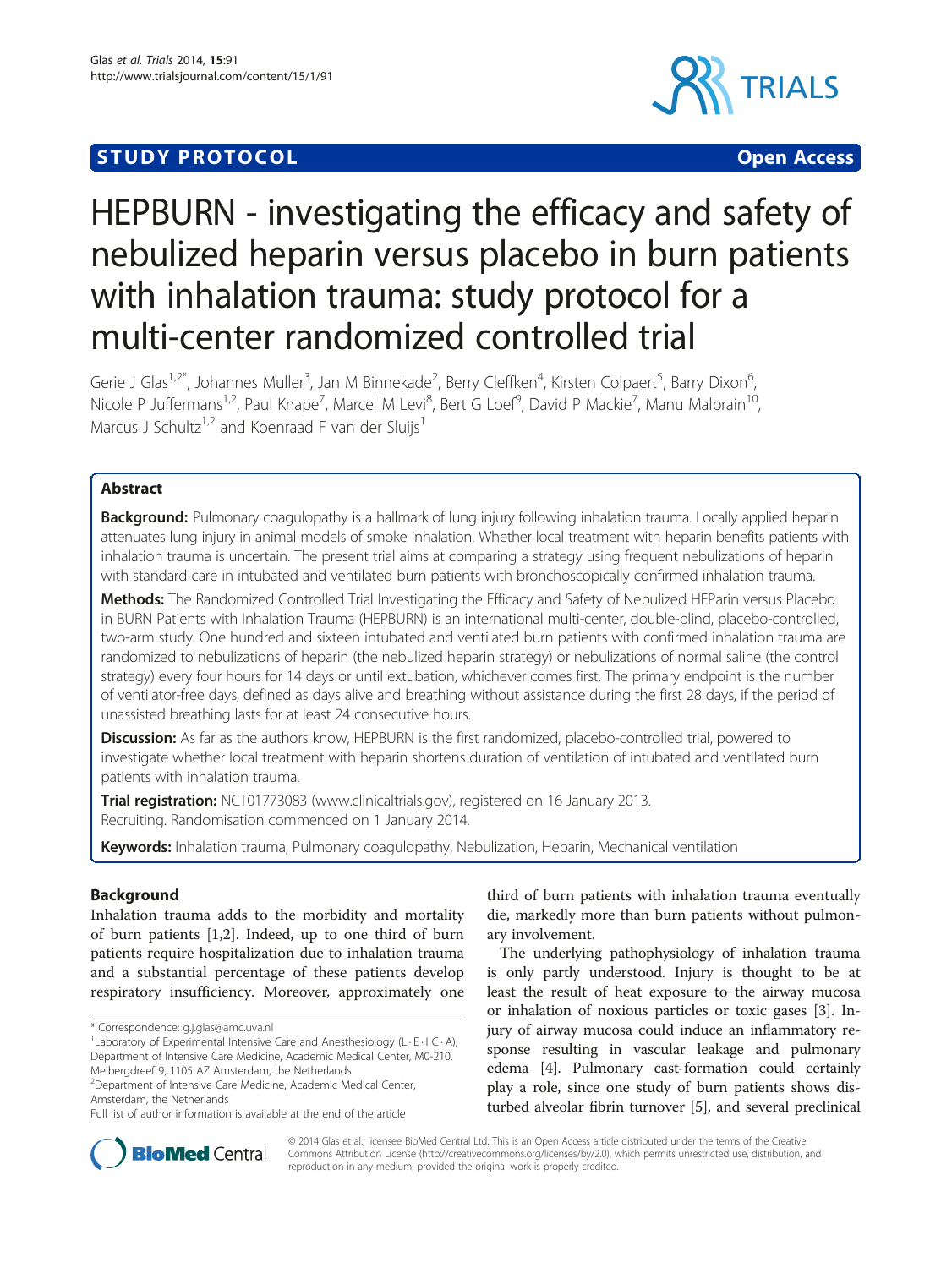studies show obstructive airway casts after smoke inhalation [[6-9\]](#page-9-0).

At present, therapy for inhalation trauma is merely supportive [\[10\]](#page-9-0). Animal models of smoke injury [\[6,7,9](#page-9-0)] and clinical trials of burn patients with inhalation trauma suggest that local treatment with heparin has beneficial effects [[11,](#page-9-0)[12\]](#page-10-0). The objective of the present trial is to determine the clinical efficacy and safety of frequent nebulizations of heparin in burn patients with inhalation trauma. Furthermore, the present trial investigates local effects of heparin on pulmonary coagulation and inflammation.

# Methods

# Design

The 'Randomized Controlled Trial Investigating the Efficacy and Safety of Nebulized HEParin versus Placebo in BURN Patients with Inhalation Trauma' (HEPBURN) is an international multi-center, double-blind, placebocontrolled, two-arm study. The trial is conducted in accordance with the declaration of Helsinki [\[13\]](#page-10-0). The Institutional Review Board of the Academic Medical Center, Amsterdam, the Netherlands, approved the trial protocol. The trial is registered at [www.clinicaltrials.gov](http://www.clinicaltrials.gov) (NCT01773083). Patients or their legal representative have to give written informed consent before any studyrelated procedure is performed.

#### CONSORT diagram

The CONSORT [[14\]](#page-10-0) diagram of HEPBURN study is presented in Figure 1. Consecutive burn patients with suspected inhalation trauma are screened. Demographic data and data on the extent of injury are registered regardless of meeting enrollment criteria. If excluded from participation, the reason(s) for exclusion are registered. For screening of inhalation trauma, a clinical [\[15\]](#page-10-0) and a bronchoscopic [\[16](#page-10-0)] scoring system are used (Table [1\)](#page-3-0).

# Setting

HEPBURN is performed in three centers specialized in care of burn patients in the Netherlands (Red Cross Hospital, Beverwijk; Martini Hospital, Groningen; Maasstad Hospital, Rotterdam) and three specialized centers in Belgium (University Hospital Gasthuisberg - Leuven; Ziekenhuis Netwerk Antwerpen (ZNA) - Hospital Network Antwerp; Ghent University Hospital, Ghent).

# Study population

Intubated and ventilated burn patients, > 18 years of age with bronchoscopically confirmed inhalation trauma are eligible for participation. Notably, intubated and ventilated patients without skin burns, but with bronchoscopically confirmed inhalation trauma, are also eligible for participation in HEPBURN.

Patients are excluded if they are not enrolled within the first 36 hours after trauma, if intubated and ventilated for

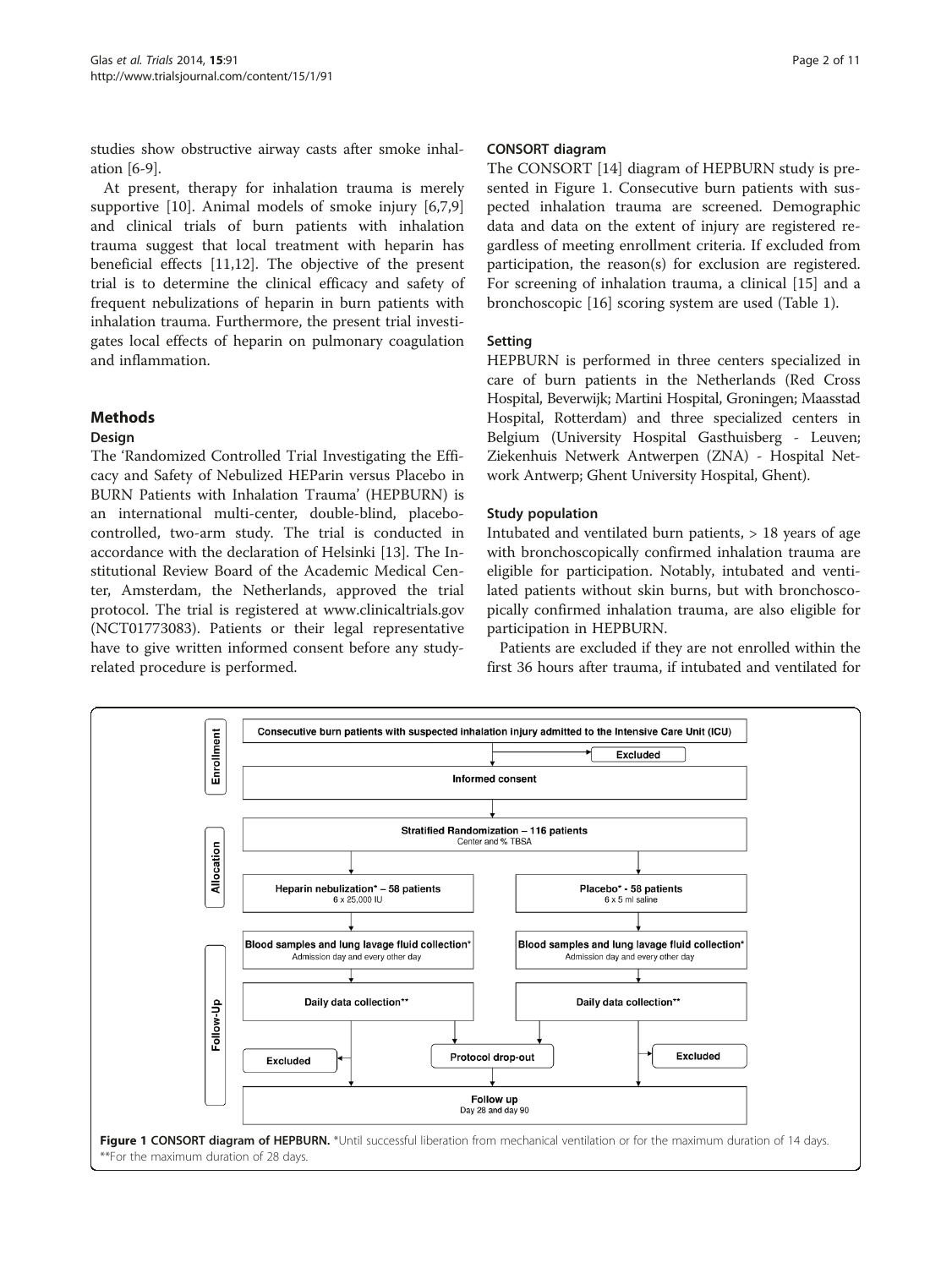#### <span id="page-3-0"></span>Table 1 Clinical scoring and grading of inhalation trauma

A. Clinical scoring system [[15\]](#page-10-0)

- 1 History of being trapped in a house or industrial fire in an enclosed space
- 2 Production of carbonaceous sputum
- 3 Peri-oral facial burns affecting nose, lips, mouth, or throat
- 4 Altered level of consciousness at any time after the incident and including confusion
- 5 Symptoms of respiratory distress, including a sense of suffocation, choking, breathlessness, and wheezing or discomfort affecting the eyes or throat, indicating irritation of the mucous membranes
- 6 Signs of respiratory distress, including stertorous, labored breathing, and tachypnea or auscultatory abnormalities, including crepitations or rhonchi
- 7 Hoarseness or loss of voice

| B. Severity of inhalation trauma [16] |                 |                                                                                                       |  |  |  |  |  |
|---------------------------------------|-----------------|-------------------------------------------------------------------------------------------------------|--|--|--|--|--|
|                                       | No injury       | Absence of carbonaceous deposits, erythema,<br>edema, bronchorrhea, or obstruction                    |  |  |  |  |  |
|                                       | Mild injury     | Minor patchy areas of erythema or carbonaceous<br>deposits in proximal or distal bronchi              |  |  |  |  |  |
|                                       | Moderate injury | Moderate degree of erythema, carbonaceous<br>deposits, bronchorrhea or bronchial obstruction          |  |  |  |  |  |
|                                       | Severe injury   | Severe inflammation with friability, copious<br>carbonaceous deposits, bronchorrhea<br>or obstruction |  |  |  |  |  |
| 4                                     | Massive injury  | Evidence of mucosal sloughing, necrosis or<br>endoluminal obliteration                                |  |  |  |  |  |

A. Clinical scoring system [\[15](#page-10-0)]. One point is given for the presence of each clinical factor considered to be suggestive of smoke inhalation to a total of seven points; a score of greater than 2 is considered fulfilling the criteria for unequivocal smoke inhalation. B. Severity of inhalation trauma based on bronchoscopic findings.

longer than 24 hours prior to trial enrollment, and if unlikely to survive for more than 72 hours or have burns covering > 60% of total body surface area (TBSA). Patients are also excluded if the expected duration of intubation and ventilation is less than 24 hours. Other exclusion criteria are history of severe chronic obstructive pulmonary disease (COPD) with (non-invasive) ventilation or oxygen therapy at home or repeated systemic corticosteroid therapy for acute exacerbations, witnessed or bronchoscopically proven aspiration, any history of pulmonary hemorrhage in the past three months, any history of clinically important bleeding disorder, known allergy to heparin or heparin-induced thrombocytopenia, and pregnancy or breast feeding.

# Randomization, blinding and intervention

Randomization is performed using ALEA® software (TenALEA consortium, Amsterdam, the Netherlands) and uses random blocks. Prior to randomization, patients are stratified for burn center and TBSA < 20% versus  $TBSA \geq 20\%$ . Patients are identified by study IDnumbers (randomization numbers) that are linked to the assigned study medication (heparin or normal saline).

The pharmacist at each study site has access to the confidential file containing the randomization scheme, which links ID-numbers to appropriate ampoules. Since heparin and placebo are packed identically, they are provided with a temporary additional label 'verum' in case of heparin, or 'placebo' in case of saline. Before dispensing the medication to the ward, this additional label will be removed by the pharmacy, after which the medication is blinded for the study team. Nebulized volumes are identical.

Patients are randomly assigned to nebulization of study medication consisting of unfractionated sodium heparin (Pfizer, Melbourne, Australia) or sodium chloride 0.9% (Pfizer, Melbourne, Australia), administered every four hours (that is six times per day). For this, the total volume of identically packed 5 mL ampoules containing 25,000 IU of unfractionated heparin or 0.9% NaCl, is nebulized using an AeronebPro system (Aerogen Inc, Sunnyvale, CA, USA), connected to the ventilator circuit closest to the patient, but always in between the patient and the heat and moist exchanger if used. To prevent potential damage from nebulized heparin to the expiratory valve of the ventilator, a filter is placed in the expiratory limb of the circuit. Each nebulization session lasts 15 minutes. Nebulization of study medication is continued until tracheal extubation or death, but for a maximum duration of 14 days.

#### Protocol drop-out

Nebulization of study medication can be discontinued temporarily when heparin-induced thrombocytopenia (HIT) is suspected. Nebulization of study medication is definitely discontinued when HIT is confirmed. Furthermore, nebulization of study medication can be discontinued temporarily in case of surgical procedures, clinically relevant bleeding (mandating infusion of clotting factors, fresh frozen plasma or platelet concentrates), activated partial thromboplastin time of > 150 seconds and a platelet count of  $\leq 10 \times 10^9$ /L. Finally, study medication can be discontinued temporarily with appearance of excessive blood in sputum or lavage fluids. Timing of re-start is left to the discretion of the attending physician, but it is stressed to re-start study medication as soon as it is considered safe. In case of any life-threatening bleeding event, protamine sulphate can be used as an *antidotum* to heparin, at the discretion of the attending physician.

#### Concomitant medication

Intravenous or oral anticoagulant therapy, if indicated, is allowed. Routine use of N-acetylcysteine or any other mucolytic agent, either nebulized or directly installed into the airways, is not allowed. They should only be used when viscous mucus is considered problematic, at the discretion of the attending physician.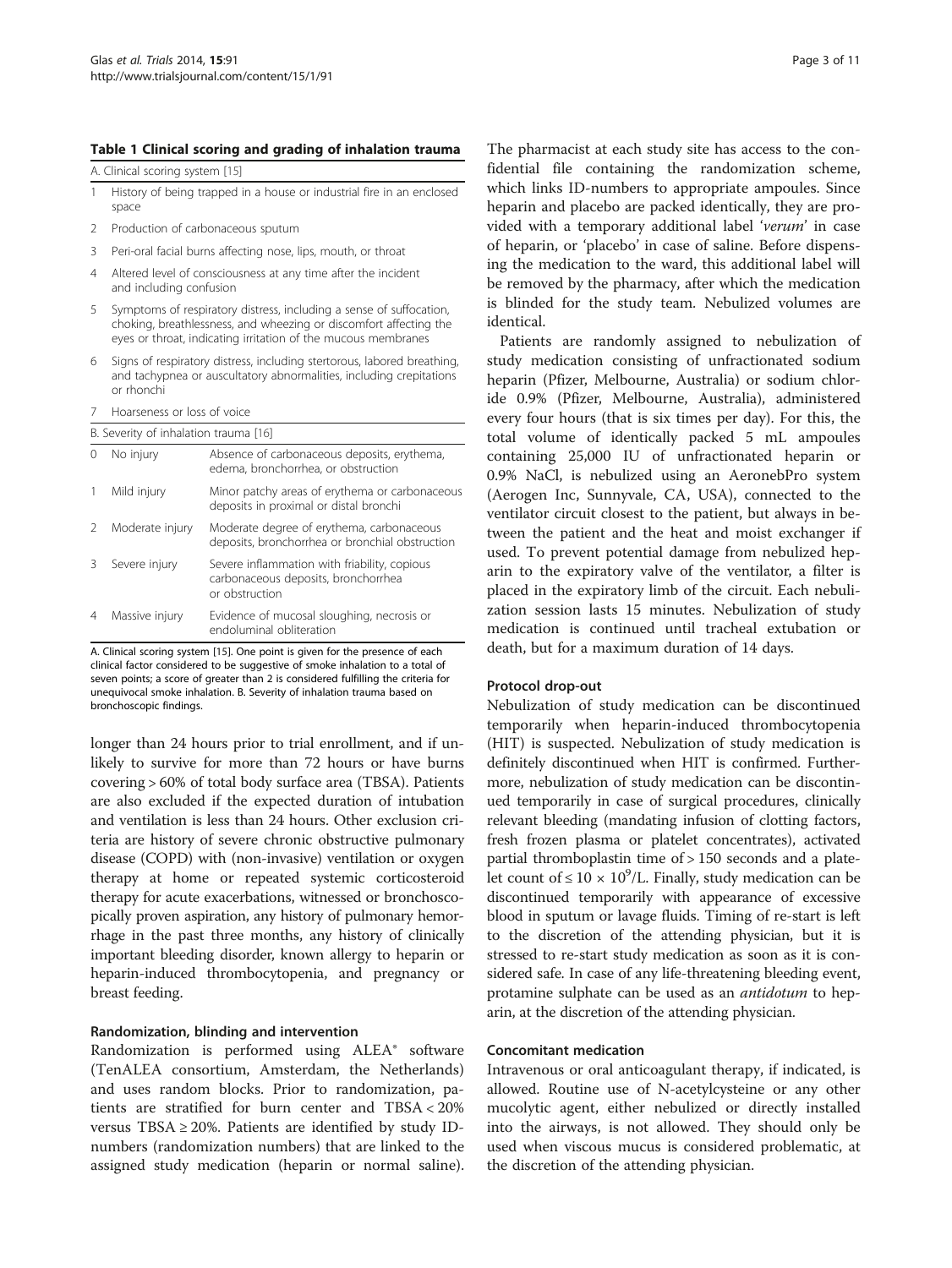#### Standard procedures

Attending physicians are advised to use lung-protective ventilation strategies, including the use of lower tidal volumes ( $\leq 6$  mL/kg predicted body weight) or lower airway pressures ( $\leq 30$  cmH<sub>2</sub>O). Levels of positive endexpiratory pressure (PEEP) and inspired oxygen (FiO<sub>2</sub>) are titrated on PaO<sub>2</sub>, preferably using a PEEP/FiO<sub>2</sub> table, and according to local guidelines. If spontaneous ventilation is well tolerated, it is used from then till the end of ventilation. Thereafter, weaning from ventilation is performed by stepwise lowering of pressure-support level, or by spontaneous breathing trials, according to local guidelines. As soon as patients are ready to be weaned from the ventilator, the pressure-support level is lowered stepwise to 5 cmH<sub>2</sub>O. In case of spontaneous breathing trials, the patient's ability to breathe spontaneously is verified for 30 minutes using a T-piece or continuous positive airway pressure. Patients are assessed daily if they are ready to be tracheally extubated. Extubation criteria are as follows: patient is responsive and cooperative, has an adequate oxygenation (saturation > 90%) with  $PaO<sub>2</sub>/FiO<sub>2</sub>$  of 150 mmHg or more and FiO<sub>2</sub> of 40% or less, is hemodynamically stable with no uncontrolled arrhythmia, and has a rectal temperature > 36.0°C. Attending physicians are advised not to perform tracheotomies in the first 14 days after inclusion. If a patient meets extubation criteria, but remains intubated because of planned surgeries requiring general anesthesia, this is reported.

Analgo-sedation and fluid management are according to local guidelines. Analgo-sedation is achieved by continuous or bolus infusion of either fentanyl or morphine in combination with a benzodiazepine or propofol, titrated to individual needs. Procedure-related analgesia and sedation are at the discretion of the attending physician. Sedation depth is measured on a daily basis, and is used to titrate infusions of sedatives.

In general, patients are resuscitated using buffered hypertonic or isotonic saline solutions, targeting a urine output of 0.5 to 1.0 ml/kg/h. If necessary to maintain serum albumin concentration > 15 g/L, human albumin is administered. After the first 24 hours, fluid administration is dictated by clinical needs.

Antibiotic prophylaxis and thromboprophylaxis are applied in accordance to local guidelines. We chose to allow the use of systemic or oral anticoagulants. Although we expect that the use of (intravenous) anticoagulant agents and prophylactic antibiotics will be similar in both groups, we will record the use of these agents.

#### Follow-up

On the day of ICU admission, demographic and baseline data, as well as data on disease severity and extent of burn injury are collected. Data collection includes: gender, age, height, weight, functional status (independent, partially dependent or totally dependent), cardiac status (heart failure, according to the New York Heart Association (NYHA) [\[17\]](#page-10-0), acute coronary syndrome or persistent ventricular tachyarrhythmia), alcohol status (in the past two weeks: 0 to 2 drinks/day, or more than 2 drinks/day), smoking status (in the past three months: never, former, or current). Data collection on relevant medical history include: COPD for which inhalation therapy or oral steroids are used, respiratory infection in the last month (upper or lower), history of active cancer, weight of loss more than 10% in the last six months, history of diabetes mellitus, chronic kidney disease, liver failure (Child-Pugh classification) [[18\]](#page-10-0), acquired immunodeficiency syndrome and use of relevant medications (including oral anti-diabetics, antibiotics in the last three months, statins, and corticosteroids). Regarding extent of burn injury, collected data include TBSA, partial or full thickness burn, Belgian Outcome in Burn Injury Study Group Index [\[19\]](#page-10-0) and the Abbreviated Burn Severity Index (16).

Data on standard of care and clinical outcome variables (described below) are collected on a daily basis for the maximum duration of 28 days, until first discharge from ICU or death (whichever comes first). Data on length of stay in ICU and - hospital, mortality in ICU and hospital, and re-admissions to ICU are assessed on days 28 and 90 (Table [2](#page-5-0)).

The following variables are collected daily: ventilator freedom (described below), requirement for non-invasive mechanical ventilation (if yes: indication and duration per day), Oxygenation Index (OI) [[20\]](#page-10-0), Sequential Organ Failure Assessment (SOFA) scores [\[21\]](#page-10-0), Lung Injury Score (LIS, based on chest X-ray findings,  $PaO<sub>2</sub>/FiO<sub>2</sub>$ , PEEP level and respiratory compliance) [\[22](#page-10-0)], presence of ventilator-associated pneumonia (VAP), presence of acute respiratory distress syndrome (ARDS) [[23\]](#page-10-0), number of bronchoscopy-guided cleaning attempts per day to clean the larger airways, and use of relevant medications (including antimicrobial agents, immunosuppressive agents, and any anticoagulant agent).

The following laboratory data are collected daily: glycemia, urea, creatinine, aspartate aminotransferase, alanine aminotransferase, bilirubin, hemoglobin (Hb), platelets, prothrombin time (PT), aPTT, white blood cells count, albumin, and arterial blood gas analysis.

Typical ICU-related therapy variables to collect daily include: ventilation variables, need for lung rescue therapy (such as prone ventilation, extracorporeal membrane oxygenation or oscillator), analgo-sedation variables (including sedations scores, using for example, the Richmond Agitation Sedation Scale (RASS) [\[24\]](#page-10-0), and delirium scores, using for example, the Confusion Assessment Method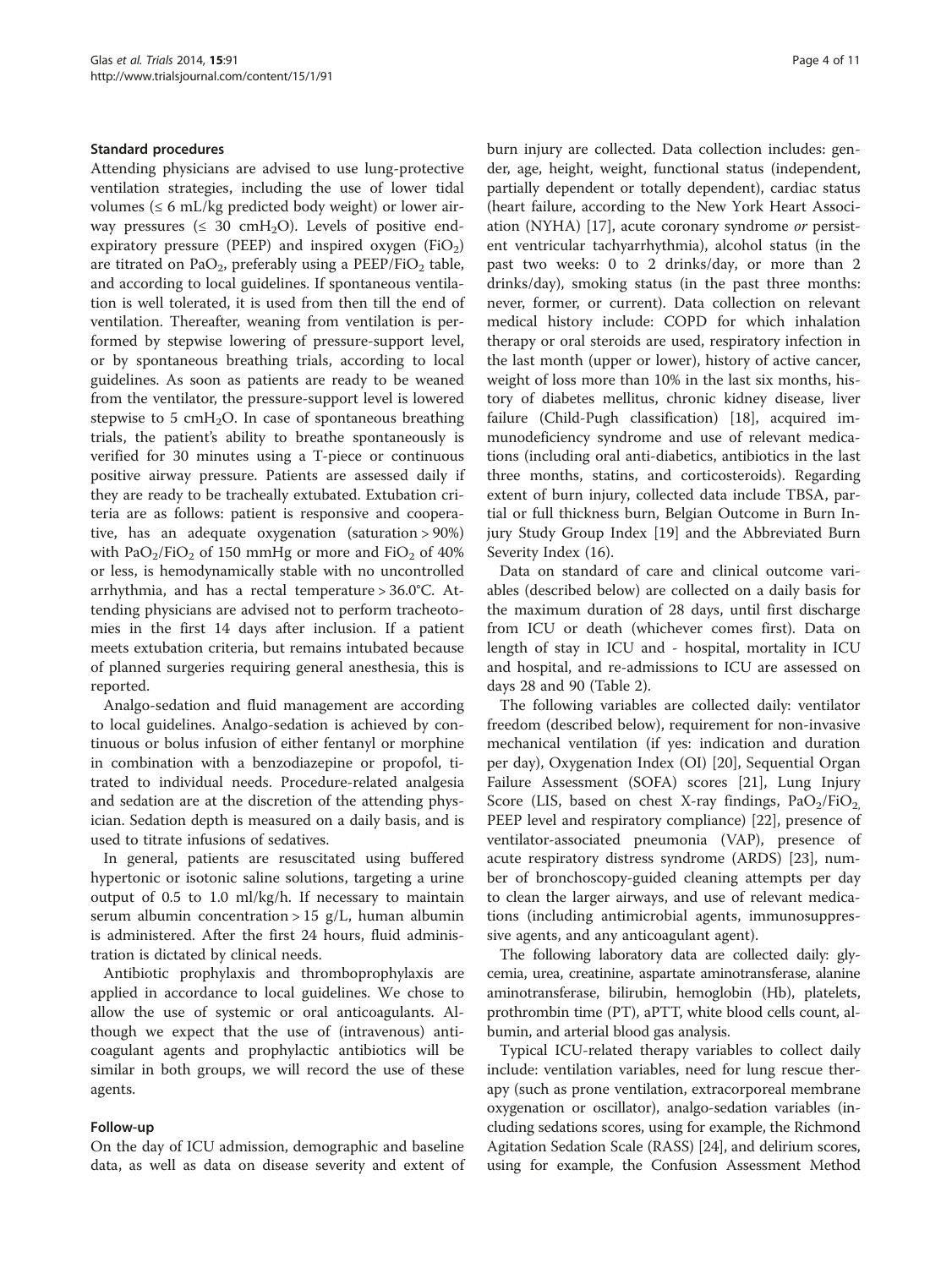# <span id="page-5-0"></span>Table 2 Time schedule of study procedures

|                                                            | Day of admission<br>(day 1) | Every dayb/c | Days 1, 3, 5, 7, 9,<br>11 and $13c$ | Day of hospital<br>discharge | Day 28 | Day 90 |
|------------------------------------------------------------|-----------------------------|--------------|-------------------------------------|------------------------------|--------|--------|
| Screening and randomization                                |                             |              |                                     |                              |        |        |
| screening <sup>a</sup>                                     | Χ                           |              |                                     |                              |        |        |
| demographic data                                           | Χ                           |              |                                     |                              |        |        |
| inclusion criteria                                         | Χ                           |              |                                     |                              |        |        |
| exclusion criteria                                         | X.                          |              |                                     |                              |        |        |
| informed consent                                           | Χ                           |              |                                     |                              |        |        |
| randomization                                              | Χ                           |              |                                     |                              |        |        |
| Before start study medication                              |                             |              |                                     |                              |        |        |
| blood sampling                                             | Χ                           |              |                                     |                              |        |        |
| non directed broncho-alveolar lavage sampling              | X                           |              |                                     |                              |        |        |
| Clinical procedures                                        |                             |              |                                     |                              |        |        |
| chest X-ray                                                |                             | $\mathsf X$  |                                     |                              |        |        |
| nebulization of study medication <sup>c,d</sup>            |                             | $\mathsf X$  |                                     |                              |        |        |
| blood sampling <sup>c</sup>                                |                             |              | $\boldsymbol{\mathsf{X}}$           |                              |        |        |
| non-directed broncho-alveolar lavage sampling <sup>c</sup> |                             |              | $\mathsf X$                         |                              |        |        |
| Clinical data collection                                   |                             |              |                                     |                              |        |        |
| %TBSA                                                      | X                           |              |                                     |                              |        |        |
| SAPS II                                                    | Χ                           |              |                                     |                              |        |        |
| Karnofsky score                                            | $\mathsf X$                 |              |                                     |                              |        |        |
| ABSI                                                       | X                           |              |                                     |                              |        |        |
| SOFA score                                                 |                             | Χ            |                                     |                              |        |        |
| LIS/OI                                                     |                             | $\mathsf X$  |                                     |                              |        |        |
| ventilatory settings                                       |                             | $\mathsf X$  |                                     |                              |        |        |
| relevant medications <sup>e</sup>                          |                             | $\mathsf X$  |                                     |                              |        |        |
| sedation                                                   |                             | $\mathsf X$  |                                     |                              |        |        |
| fluid balance                                              |                             | $\mathsf X$  |                                     |                              |        |        |
| Other data collection                                      |                             |              |                                     |                              |        |        |
| adverse event                                              |                             | $\mathsf X$  |                                     |                              |        |        |
| use of blood products                                      |                             | Χ            |                                     |                              |        |        |
| use of protamine                                           |                             | Χ            |                                     |                              |        |        |
| use of n-acetylcysteine                                    |                             | Χ            |                                     |                              |        |        |
| use of vasopressors <sup>f</sup>                           |                             | $\mathsf X$  |                                     |                              |        |        |
| bronchoscopy <sup>g</sup>                                  |                             | $\mathsf X$  |                                     |                              |        |        |
| pneumonia (VAP)                                            |                             | $\mathsf X$  |                                     |                              |        |        |
| date of hospital discharge                                 |                             |              |                                     | $\mathsf X$                  |        |        |
| Survival, if not:                                          |                             |              |                                     | $\mathsf X$                  | X      | X      |
| date of death                                              |                             |              |                                     |                              |        |        |
| cause of death                                             |                             |              |                                     |                              |        |        |

<sup>a</sup>Of all patients with suspected inhalation injury.

<sup>b</sup>For the maximum duration of 28 days.<br><sup>c</sup>For the maximum duration of 14 days or until the patient is successfully weaned from mechanical ventilation.

<sup>d</sup>If temporarily or definitely discontinued, reason should be registered.<br><sup>e</sup>Such as antibiotics, immunosuppressives, systemic anticoagulants.<br><sup>f</sup>Such as dopamine, dobutamine, norepinephrine, or epinephrine.

<sup>9</sup>To remove foreign particles and accumulated secretions.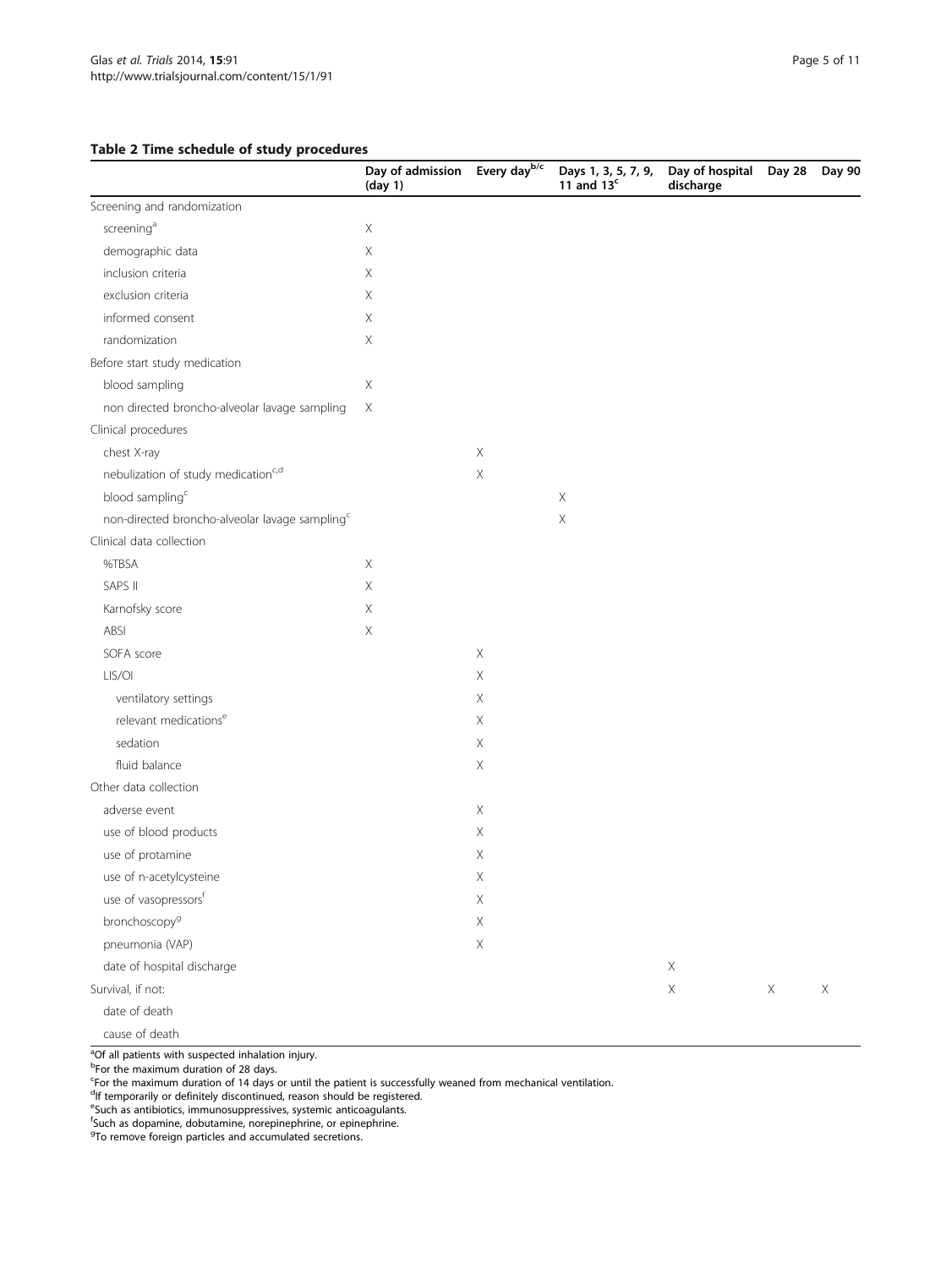(CAM-ICU) [\[25\]](#page-10-0), pain score using, for example, a 10 point score, cumulative dose of sedatives and analgesics (including fentanyl, morphine, midazolam, and propofol), and fluid resuscitation variables including cumulative fluid balance [\[26\]](#page-10-0), amount and type of infused fluids (for example, crystalloids, colloids and albumin), and daily amount of enteral/parenteral nutrition [[27](#page-10-0)]. After the first 14 days, data on tracheotomies are collected.

Any surgical procedure, the amount of blood loss, presence of serious bleedings (defined as any clinically important bleeding from the lung (prompting bronchoscopy) or any clinically important bleeding requiring surgery or transfusion of clotting factors or blood products (red cells, platelets, plasma) is reported. Type and number of units transfused are specified as well as reasons to (temporarily) discontinue study medication, as described above, are reported as well.

# Study endpoints

The primary endpoint - is the number of ventilator-free days, defined as the number of days alive and breathing without the assistance of a ventilator during the first 28 days. Thus, a patient must be free of ventilation for 24 hours to have one ventilator-free day. If, after successful extubation the patient requires re-intubation and ventilation due to a surgical procedure, this episode will not count as a ventilator day. However, if after surgery, ventilation is prolonged due to respiratory insufficiency, the day(s) will be counted as ventilator days.

Secondary endpoints - are subdivided into clinical and laboratory outcome variables and safety variables. Clinical outcome variables include: (a) length of stay (ICU and hospital); (b) mortality (28- and 90-day); (c) mortality (ICU and hospital); (d) daily LIS; (e) daily OI; (f) daily SOFA scores; (g) cumulative dosages of sedatives; (h) incidence of VAP; (i) total number of bronchoscopy-guided cleanings of the larger airway. Laboratory outcome variables include: (a) levels of markers of coagulation and fibrinolysis in blood and lung lavage fluid, including but not limited to tissue factor, activated factor VII, antithrombin, thrombin-antithrombin complexes, activated protein C, plasminogen activator activity, tissue plasminogen activator, urokinase plasminogen activator, plasminogen activator inhibitor 1, fibrin degradation products and plasma levels of heparin; (b) levels of markers of inflammation in blood and lung lavage fluid, including but not limited to IL-1beta, IL-6, IL-8, IL-10, TNF-alpha, growth factors and markers of complement activation; and (c) biological markers of lung injury in blood and lung lavage fluid, including but not restricted to total protein, albumin and IgM, Clara Cell 16 protein and soluble receptor for advanced glycation endproducts. Safety variables include (a) occurrence of relevant bleedings - requiring surgery, requiring transfusion of clotting factors, requiring transfusion of blood products (red cells or platelets or plasma), any clinically important bleeding from the lung (prompting bronchoscopy); (b) any other transfusion of blood products - red cells or platelets or plasma; (c) confirmed HIT; and (d) prolonged activated partial thromboplastin time (aPTT > 150 seconds).

# Collection of blood samples and lung lavage fluid

In selected centers, blood is drawn through the existing arterial line and processed immediately. A total volume of 20 mL is drawn every other day for a maximum period of 14 days, and always before performing the lung lavage. A non-directed lung lavage is performed every other day for a maximum period of 14 days or less if the patients are successfully weaned from mechanical ventilation. Lung lavage is performed as described before [[28\]](#page-10-0). In brief, 20 ml sterile 0.9% saline is instilled via a standard 50 cm 14 gauge tracheal suction catheter. The distal end of the catheter is introduced via the endotracheal tube and advanced until resistance is encountered. Immediately after instillation of the saline solution over 4 to 5 seconds, fluid is aspirated before withdrawal of the catheter. Plasma and lung lavage fluid are centrifuged and stored at −80°C until assays (described above) are performed.

#### Statistical considerations

Sample size calculation - in a previous trial testing the efficacy of nebulized heparin, critically ill patients requiring ventilation for at least 48 hours showed a reduction of 4.6 days of ventilation (mean (SD) 22.6 (4.0) versus mean (SD) 18.0 (7.1)) [\[29](#page-10-0)]. We conservatively estimate that the improvement in burn patients with inhalation trauma is less than in a heterogeneous group of critically ill non-burn patients. We consider a reduction of three days of ventilation clinically relevant. We require 58 patients per treatment arm to observe a difference in the number of ventilator-free days at day 28 with ( $α < 0.05$  at 80% power). Although burn patients with inhalation trauma usually have fewer ventilator-free days than critically ill non-burn patients, the standard deviation appears to be similar between burn injury patients [[30](#page-10-0)] and critically ill patients in general [[31\]](#page-10-0), indicating that the sample size of 58 per arm for a total of 116 is sufficient to observe an improvement of three ventilator-free days (nQuery Advisor Software version 7.0, Statistical Solutions Ltd, Cork, Ireland).

Stratification - considering the fact that TBSA is associated with prolonged duration of ventilation [\[32](#page-10-0)], we want to avoid an uneven distribution of the severity of burns between study groups. Therefore, patients are stratified based on TBSA ( $\geq$  20% versus < 20%). Provided that this stratification will only be used to ensure an equal distribution, and stratification is based on the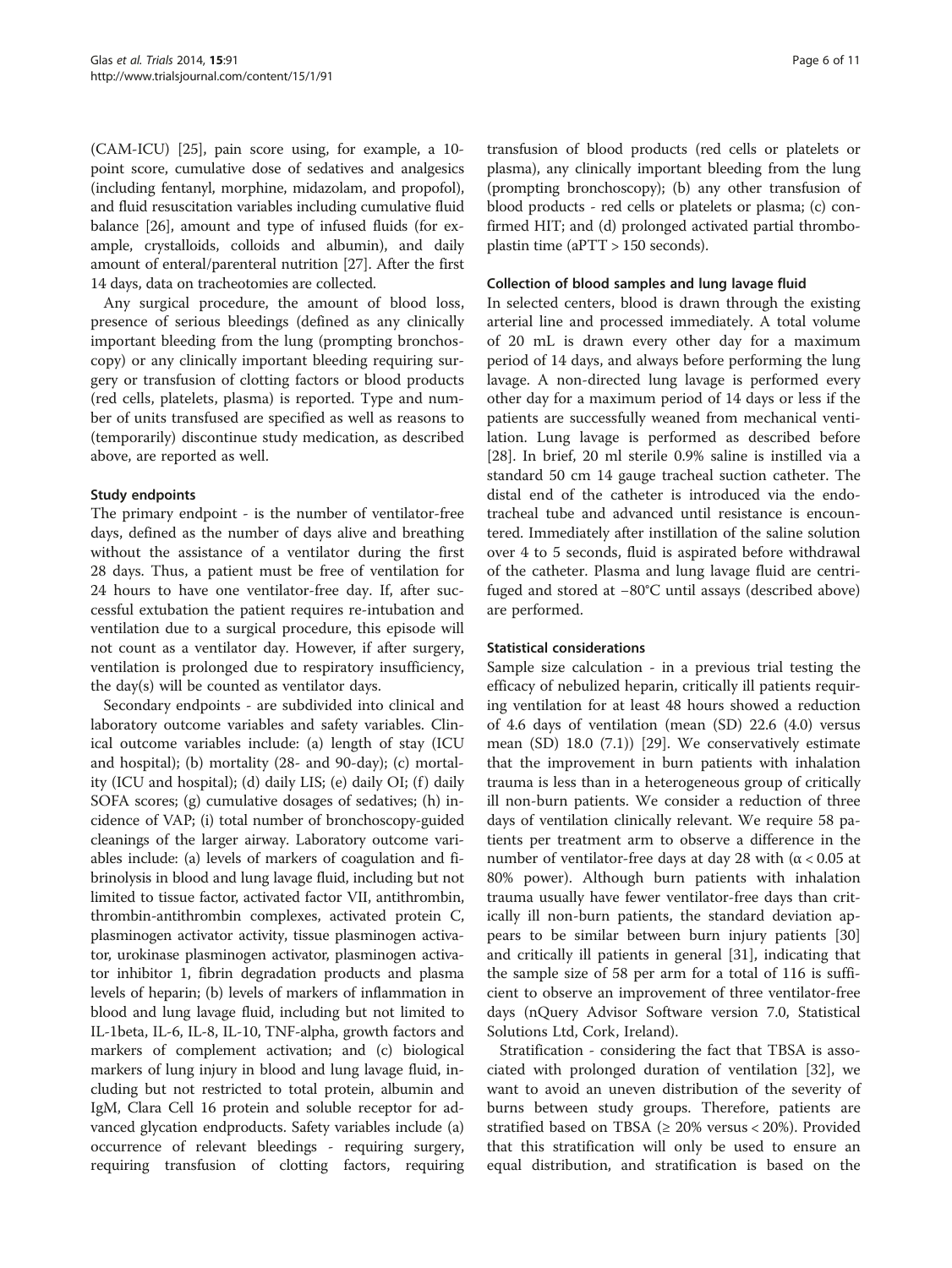median TBSA, it does not affect the sample size of this study.

Interim analysis - blind interim analysis for safety is performed after 58 patients are successfully included and reached the endpoint. Suspected unexpected serious adverse events (SUSARs) and serious adverse events (SAEs) (any death; all serious bleedings requiring surgery, transfusion of clotting factors or blood products; any clinically important bleeding from the lung; requirement of transfusion of blood products; and confirmed heparin-induced thrombocytopenia) that are possibly related to study medication will be compared using the Chi-square test. If the data safety monitoring board (DSMB) (see below) has concern regarding the incidence of serious adverse events, it can request unblinded data. The investigators will remain blinded for the groups until the study is completed. If complications occur significantly more often in the intervention group ( $P \leq$ 0.05), the study is terminated due to harm.

# Statistical analysis

Patient characteristics will be compared and described by appropriate statistics. Data will be analyzed on an intention-to-treat basis. Normally distributed variables will be expressed by their mean and standard deviation and non-normally distributed variables will be expressed by their medians and 95% confidence levels. Categorical variables will be expressed as N (%). To test for normality, a D'Agostino and Pearson omnibus test will be performed [[33](#page-10-0)]. Differences between groups will be tested by Student's t-test for normally distributed data and Mann–Whitney U-test for not normally distributed data. Categorical variables will be compared with the Chisquare test or Fisher's exact tests or when appropriate as relative risks. The difference of the primary effect variables will be analyzed using the Mann–Whitney U-test. The rate of freedom from ventilation will be analyzed according to the Kaplan-Meier method [\[34\]](#page-10-0) and the results will be compared with the log-rank test hazard ratio's are reported with 95% confidence limits. To take into account the stratification factors, we will perform an adjusted analysis. TBSA levels are group level data that will be included as a second level covariate in a multilevel linear regression model to assess the adjusted effect of our randomized treatment. Also the treatment effect on coagulation markers is investigated. Because they are clustered within each patient (repeated measurements) we will also use a multilevel model to evaluate the influence of the cluster effect on the model fit, that is we will compare the model fit without a second level (the patient) with the model fit that includes the patient as a second level. When appropriate, statistical uncertainty will be expressed by the 95% confidence levels. Statistical significance is considered to be at a  $P$  of 0.05. Analysis will be performed with SPSS version 18.1 (SPSS Inc., Chicago, IL, USA).

#### Study organization

The Steering Committee is composed of the principal investigators of the participating centers who contribute to the design and revisions of the study protocol. The national coordinators in the Netherlands and in Belgium ensure that all local necessary ethical and regulatory approvals are obtained before start of patient inclusion. In individual participating centers, local coordinators provide scientific and structural leadership in their center. They guarantee the integrity of data collection and ensure timely completion of case report forms (CRFs). The trial coordinator trains and monitors the participating centers to ensure the study is conducted according to ICH-GCP guidelines [\[35\]](#page-10-0), guarantees the integrity of data collection and ensures timely completion of CRFs. An independent monitor performs study monitoring. The independent DSMB is composed of four independent persons (Prof. Dr. Marcelo Gama de Abreu, Prof. Dr. Samir Jaber, Prof. Dr. Paolo Pelosi, and Prof. Dr. Antonio Artigas Raventós). The DSMB reviews the overall status of the program (number of patients enrolled overall and in each center, adherence to the protocol overall and by each center) and receives an interim analysis on safety (described below). The DSMB will meet by conference calls. The first meeting is scheduled after 15 patients are enrolled. Subsequent to this meeting, the DSMB will meet every six months.

All adverse events reported are sent to the DSMB for review in a blinded fashion. All (possibly) related and unrelated severe adverse events (SAEs) and suspected unexpected serious adverse reactions (SUSARs) will be sent to the DSMB within 24 hours after being received by the coordinating center. Non-serious study-related adverse events will be sent every week. Non-serious study-unrelated adverse events are recorded in an overview list (line-listing), submitted once every half year.

If the DSMB has concern regarding the incidence of SAEs, the DSMB can request and will be supplied with unblinded data. The investigators will never see these data. When complications occur significantly more often in the intervention group ( $P \le 0.05$ ), terminating the study due to harm will be considered.

### **Discussion**

Pulmonary coagulopathy and subsequent fibrin deposition is an important feature of a wide variety of inflammatory lung conditions. Indeed, pulmonary disturbances in coagulation and fibrinolysis have been described with remarkable uniformity with the acute respiratory distress syndrome (ARDS) [[36-38\]](#page-10-0), pneumonia [\[36,39](#page-10-0)], and ventilator-associated lung injury [\[40](#page-10-0)]. In addition, pulmonary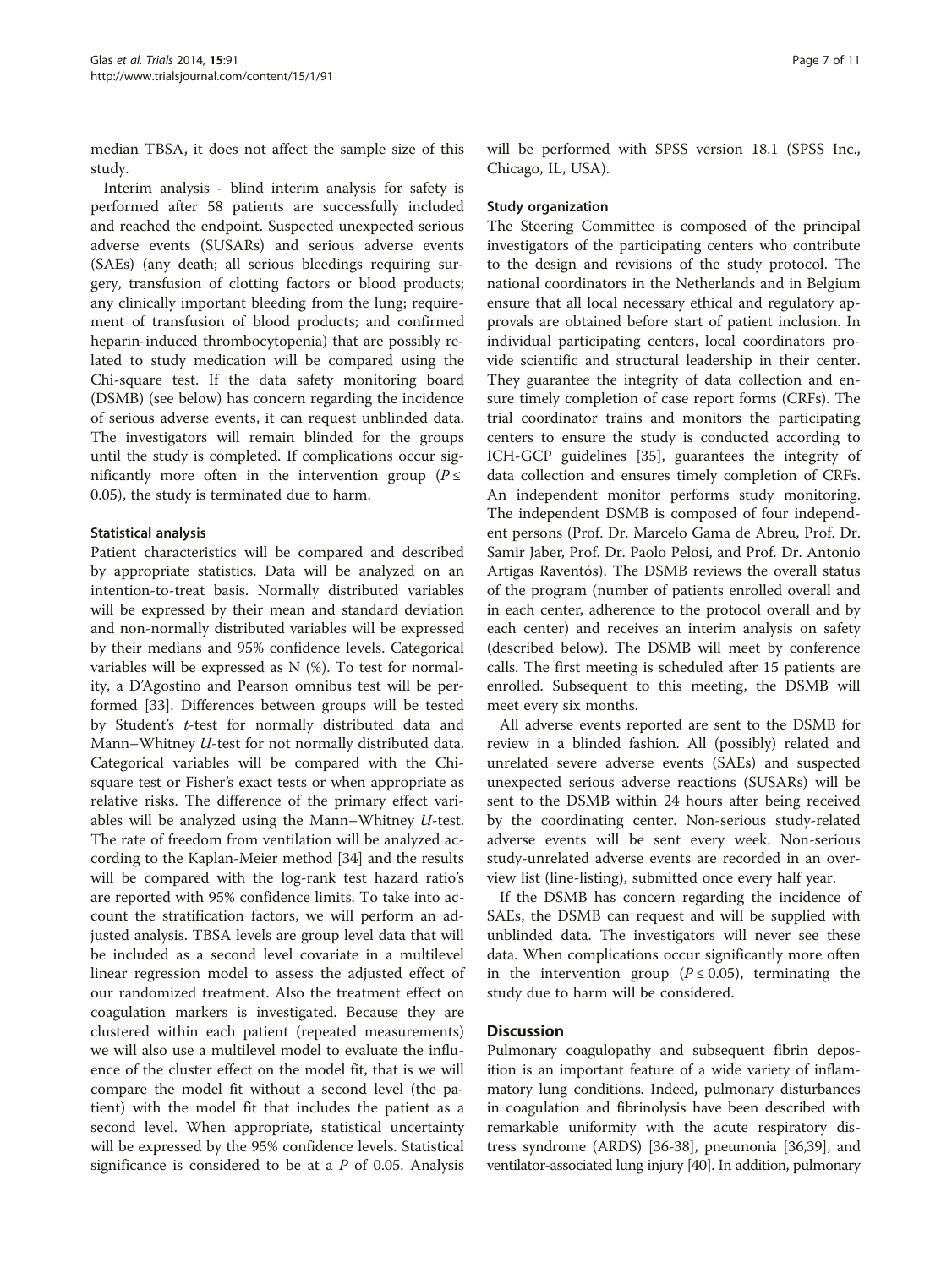coagulopathy has been observed with chronic inflammatory conditions of the lung, such as asthma, [\[41\]](#page-10-0), COPD [[42](#page-10-0)], idiopathic pulmonary fibrosis [[43](#page-10-0)] and interstitial lung diseases [\[44,45\]](#page-10-0).

More recently we showed that local coagulopathy is also a feature of inhalation trauma [\[5](#page-9-0)]. The presence of airway obstructive casts composed of mucus, epithelial and inflammatory cells and fibrin, is considered a major factor that contribute to pulmonary dysfunction in patients with inhalational trauma [\[46\]](#page-10-0). In patients who need ventilatory support, overdistention of aerated lung parts may occur while other parts remain atelectatic due to airways obstructed by casts [\[11](#page-9-0)[,46](#page-10-0)].

Coagulation and inflammation are intricately related processes that considerably affect each other [[47\]](#page-10-0). There are several pathways by which procoagulant and inflammatory mechanisms can induce or worsen lung injury [[48\]](#page-10-0). Activation of coagulation is both a consequence and a contributor to ongoing lung injury [[49\]](#page-10-0). Given the procoagulant shift in the pulmonary compartment in patients with inhalation trauma [\[5](#page-9-0)], pulmonary coagulopathy could be considered as a potential therapeutic target.

Heparin is widely used as an anticoagulant and exerts its effect through its ability to increase the activity of antithrombin III, thereby reducing thrombin generation [[50\]](#page-10-0). Notably, the biological action of heparin extends beyond its anticoagulant activity [[29\]](#page-10-0). First, heparin has been shown to inhibit leukocyte activation, which may have an impact on pulmonary inflammation [\[31\]](#page-10-0). Second, heparin inhibits fibroblast proliferation and collagen deposition [[51](#page-10-0)] and may thus affect tissue remodeling. Third, heparin has been shown to reduce adhesion of bacteria and viruses, which may have an impact on infectious complications in mechanically ventilated patients [\[52\]](#page-10-0). Finally, heparin may interfere with the recruitment of neutrophils towards inflammatory sites [\[53](#page-10-0)-[55](#page-10-0)].

Beneficial effects of heparin nebulization alone or in combination with other agents are demonstrated in several preclinical models of inhalation trauma [\[6,7,9,11](#page-9-0)[,12](#page-10-0)]. In an ovine model of smoke inhalation injury followed by sepsis after Pseudomonas aeruginosa instillation in the lungs, nebulized heparin results in improved oxygenation and reduces airway obstruction by casts [\[9](#page-9-0)]. Beneficial effects are also seen with systemically administered heparin, but only at relatively high dosages [\[56\]](#page-10-0).

Two retrospective clinical studies with nebulized heparin in patients with smoke inhalation injury at least suggest that local heparin treatment could have beneficial effects [[11,](#page-9-0)[12\]](#page-10-0). It is uncertain whether this treatment truly benefits patients with inhalation trauma, however. First, the two clinical studies so far tested the efficacy of heparin in combination with mucolytic agents and bronchodilators. Second, these trials have some methodological problems, since they were single-center trials

using historical controls. Third, it is uncertain whether local treatment with heparin is safe [[11,](#page-9-0)[12,](#page-10-0)[57\]](#page-11-0). As far as the authors know, HEPBURN is the first double-blind, randomized, placebo-controlled trial of nebulized heparin in burn patients with inhalation trauma, focusing both on clinical efficacy and safety. In addition to clinical outcomes, HEPBURN is designed to determine whether nebulized heparin reduces pulmonary coagulopathy and inflammation. In a model of lung injury, the LPSinduced procoagulant state in the lungs could be reversed through aerosol delivery of anticoagulants [[58\]](#page-11-0). In this model, heparin also reduced inflammatory cell numbers in BAL fluid, suggesting that nebulized heparin could also impact pulmonary inflammation. It remains uncertain, however, whether beneficial effects of nebulized heparin depend on possible effects on pulmonary inflammation, or solely on effects on pulmonary coagulation. To gain more insight into this, we will compare patients who receive heparin with patients who receive placebo with respect to several inflammation and coagulation variables in lung lavage fluid. This may enable us to identify a possible mechanism by which nebulized heparin affects the course of inhalation injury in burn patients.

Studies in healthy volunteers demonstrate that approximately 8% of nebulized heparin reaches the lower respiratory tract, of which 40% remains present 24 hours after inhalation [\[59\]](#page-11-0). The dose of nebulized heparin (applied as a single dose) that results in measurable increases in plasma aPTT is 150,000 IU and the half-life of the inhaled heparin is estimated to be 28 hours [\[60](#page-11-0)]. Since the type of nebulizer could affect the percentage of dose reaching the lower respiratory tract, we use the same nebulizer type as in previous clinical trials of nebulized heparin in critically ill patients [[29,](#page-10-0)[61\]](#page-11-0). In this trial, both dosing and duration of local heparin therapy are different from the two retrospective clinical studies of nebulized heparin in burn patients [[11,](#page-9-0)[12\]](#page-10-0). We based the dose, frequency and duration of heparin nebulization on a previous trial of critically ill patients, in which heparin nebulization was safe and associated with an increase in the number of ventilator-free days [\[29](#page-10-0)].

A major concern regarding safety could be the occurrence of serious bleedings. It might be argued that, due to endothelial injury and the increased vascular permeability resulting from the inhalational injury, the systemic impact of nebulized heparin and the risk of pulmonary bleedings might be higher in burn patients with inhalation injury when compared to critically ill patients without inhalation injury. However, two preclinical studies of burn and smoke inhalation injury models reported that heparin nebulization did not affect the systemic clotting time [[6,9\]](#page-9-0). To date, data on safety of local heparin treatment in burn patients with inhalation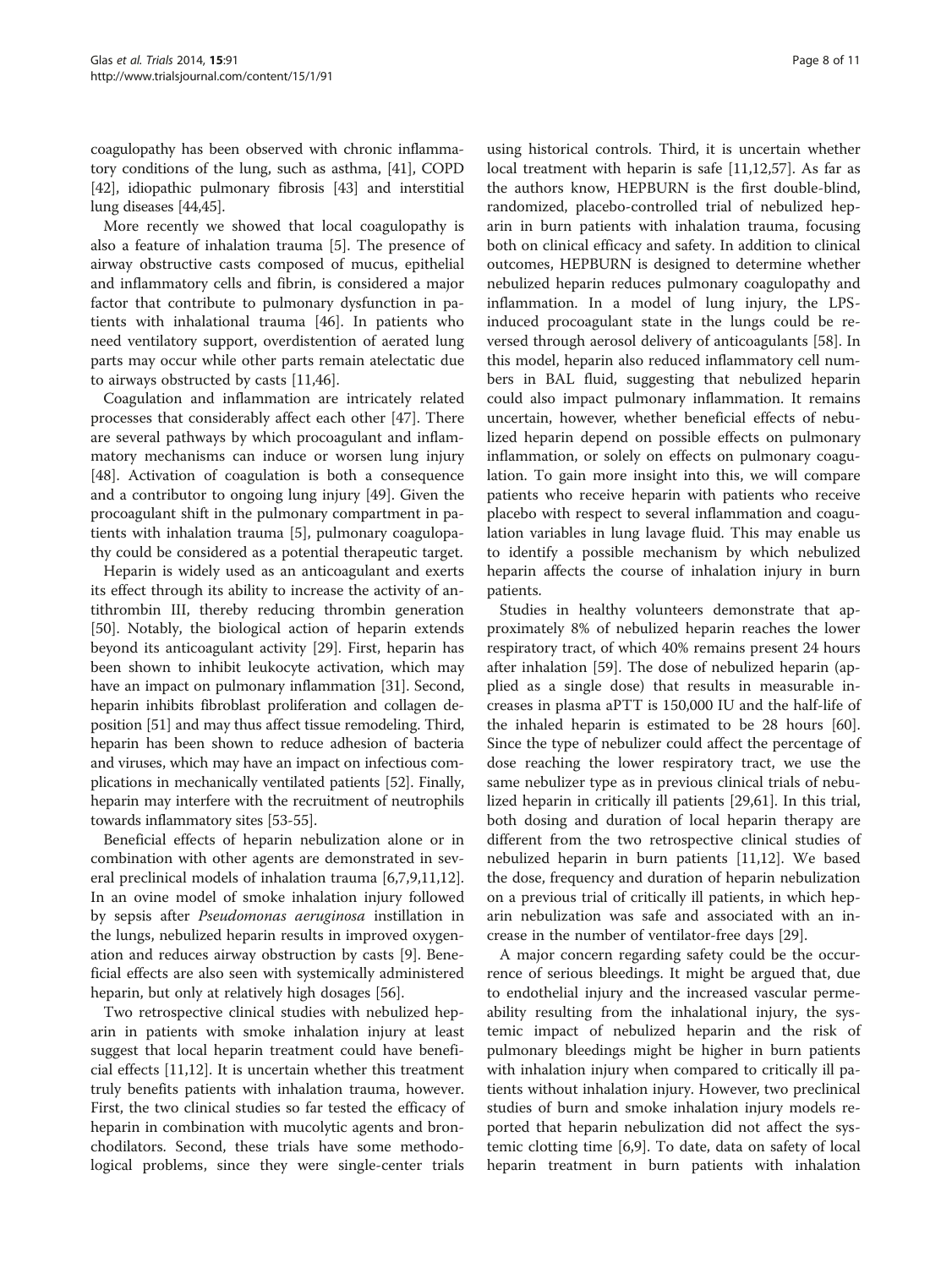<span id="page-9-0"></span>trauma are limited. HEPBURN stops if complications occur significantly more often in one arm.

We chose the number of ventilator-free days at day 28 as the primary endpoint of this trial, a clinically relevant outcome parameter in critically ill patients. The effect of heparin may vary depending on the severity of injury [6]. However, the sample size of this trial does not allow subgroup analyses, for example, the evaluation as to what extent the efficacy of heparin depends on the severity of burn injuries.

To increase uniformity between participating centers, mechanical ventilation and weaning are performed according to our study protocol. Attending physicians are also advised not to use a tracheotomy in the first 14 days after inclusion and routine use of mucolytic agents is not allowed. In addition, data on applied care and on the use of relevant concomitant medications such as anticoagulants and mucolytics are collected. Nevertheless, differences in care practices amongst the different participating centers may be considered as a confounding factor in our study. On the other hand, it may also indicate whether nebulized heparin is applicable even when there are (subtle) differences in standardized care.

In conclusion, as far as the authors know, the HEP-BURN study is the first prospective double-blind, randomized, placebo-controlled trial powered to test the hypothesis whether nebulized heparin increases the number of ventilator-free days in burn patients with inhalation trauma, to evaluate the safety of this strategy, and to investigate the local effects of heparin on pulmonary coagulopathy and inflammation.

# Trial status

Patient recruitment started in October 2013.

#### Abbreviations

ABSI: Abbreviated Burn Severity Index; AE: adverse event; AR, adverse reaction; APC: activated protein C; aPTT: activated partial thromboplastin time; ARDS: acute respiratory distress syndrome; AT: antithrombin; BAL: bronchoalveolar lavage; CAM-ICU: Confusion Assessment Method; CC16: Clara cell protein; CDC: Centers for Disease Control and Prevention; COPD: chronic obstructive pulmonary disease; CPAP: continuous positive airway pressure; CRF: case report form; DSMB: Data Safety Monitoring Board; EudraCT: European drug regulatory affairs Clinical Trials; FDP: fibrin degradation products; FVIIa: activated factor VII; GCP: good clinical practice; HIT: heparin-induced thrombocytopenia; IL: interleukin; IMP: investigational medicinal product; IMPD: investigational medicinal product dossier; LIS: Lung Injury Score; LPS: lipopolysaccharide; LOS: length-of-stay; NBL: non-directed broncho-alveolar lavage; NYHA: New York Heart Association; OI: Oxygenation Index; PAA: plasminogen activator activity; PAI: plasminogen activator inhibitor; PEEP: positive end-expiratory pressure; PSV: pressure-support ventilation; PT: prothrombin time; RASS: Richmond Agitation Sedation Scale; SAE: serious adverse event; SAPS: simplified acute physiology score; SBT: spontaneous breathing trial; SOFA: Sequential Organ Failure Assessment; sRAGE: soluble receptor for advanced glycation endproducts; SUSAR: suspected unexpected serious adverse reaction; TATc: thrombin antithrombin complex; TBSA: total body surface area; TF: tissue factor; TNFalpha: tumor necrosis factor-alpha; tPA: tissue plasminogen activator; uPA: urokinase plasminogen activator; VAP: ventilator-associated pneumonia; ZNA: Ziekenhuis Netwerk Antwerpen.

#### Competing interests

The authors declare that they have no competing interests.

#### Author's contributions

GG, KvdS, JB and MJS designed the study. JB performed the power calculation and designed the statistical analysis plan. GG prepared the initial draft of this manuscript. JM, BC, KC, BD, NJ, PK, ML, BL, DM, MM approved study design. All approved the initially submitted version of this manuscript. All approved the revised and final version of this manuscript.

#### Acknowledgement

#### Funding source

This study is an investigator-initiated trial, funded by 'de Nederlandse Brandwondenstichting' (the Dutch Burn Association, Beverwijk, the Netherlands).

#### Author details

<sup>1</sup> Laboratory of Experimental Intensive Care and Anesthesiology (L · E · I C · A) Department of Intensive Care Medicine, Academic Medical Center, M0-210, Meibergdreef 9, 1105 AZ Amsterdam, the Netherlands. <sup>2</sup>Department of Intensive Care Medicine, Academic Medical Center, Amsterdam, the Netherlands. <sup>3</sup>Department of Intensive Care, University Hospital Gasthuisberg Leuven, Belgium. <sup>4</sup>Department of Intensive Care, Maasstad Hospital Rotterdam, the Netherlands. <sup>5</sup>Department of Intensive Care, Ghent University Hospital, Ghent, Belgium. <sup>6</sup>Department of Intensive Care, St Vincent's Hospital, Melbourne, Australia. <sup>7</sup> Department of Intensive Care, Red Cross Hospital, Beverwijk, the Netherlands. <sup>8</sup>Department of Internal Medicine, Academic Medical Center, Amsterdam, the Netherlands. <sup>9</sup>Department of Intensive Care, Martini Hospital, Groningen, the Netherlands. <sup>10</sup>Department of Intensive Care, Ziekenhuis Netwerk Antwerpen - Stuivenberg, Antwerp, Belgium.

#### Received: 21 May 2013 Accepted: 7 March 2014 Published: 25 March 2014

#### References

- Bloemsma GC, Dokter J, Boxma H, Oen IM: Mortality and causes of death in a burn centre. Burns 2008, 34:1103–1107.
- 2. Hassan Z, Wong JK, Bush J, Bayat A, Dunn KW: Assessing the severity of inhalation injuries in adults. Burns 2010, 36:212–216.
- 3. Traber DL, Maybauer MO, Maybauer DM, Westphal M, Traber LD: Inhalational and acute lung injury. Shock 2005, 24(Suppl 1):82–87.
- 4. Evers LH, Bhavsar D, Mailander P: The biology of burn injury. Exp Dermatol 2010, 19:777–783.
- 5. Hofstra JJ, Vlaar AP, Knape P, Mackie DP, Determann RM, Choi G, van der Poll T, Levi M, Schultz MJ: Pulmonary activation of coagulation and inhibition of fibrinolysis after burn injuries and inhalation trauma. J Trauma 2011, 70:1389–1397.
- 6. Enkhbaatar P, Cox RA, Traber LD, Westphal M, Aimalohi E, Morita N, Prough DS, Herndon DN, Traber DL: Aerosolized anticoagulants ameliorate acute lung injury in sheep after exposure to burn and smoke inhalation. Crit Care Med 2007, 35:2805–2810.
- 7. Enkhbaatar P, Esechie A, Wang J, Cox RA, Nakano Y, Hamahata A, Lange M, Traber LD, Prough DS, Herndon DN, Traber DL: Combined anticoagulants ameliorate acute lung injury in sheep after burn and smoke inhalation. Clin Sci (Lond) 2008, 114:321–329.
- 8. Mizutani A, Enkhbaatar P, Esechie A, Traber LD, Cox RA, Hawkins HK, Deyo DJ, Muramaki K, Noguchi T, Traber DL: Pulmonary changes in a mouse model of combined burn and smoke inhalation-induced injury. J Appl Physiol 2008, 105:678–684.
- 9. Murakami K, McGuire R, Cox RA, Jodoin JM, Bjertnaes LJ, Katahira J, Traber LD, Schmalstieg FC, Hawkins HK, Herndon DN, Traber DL: Heparin nebulization attenuates acute lung injury in sepsis following smoke inhalation in sheep. Shock 2002, 18:236–241.
- 10. Dries DJ: Management of burn injuries recent developments in resuscitation, infection control and outcomes research. Scand J Trauma Resusc Emerg Med 2009, 17:14.
- 11. Miller AC, Rivero A, Ziad S, Smith DJ, Elamin EM: Influence of nebulized unfractionated heparin and N-acetylcysteine in acute lung injury after smoke inhalation injury. J Burn Care Res 2009, 30:249-256.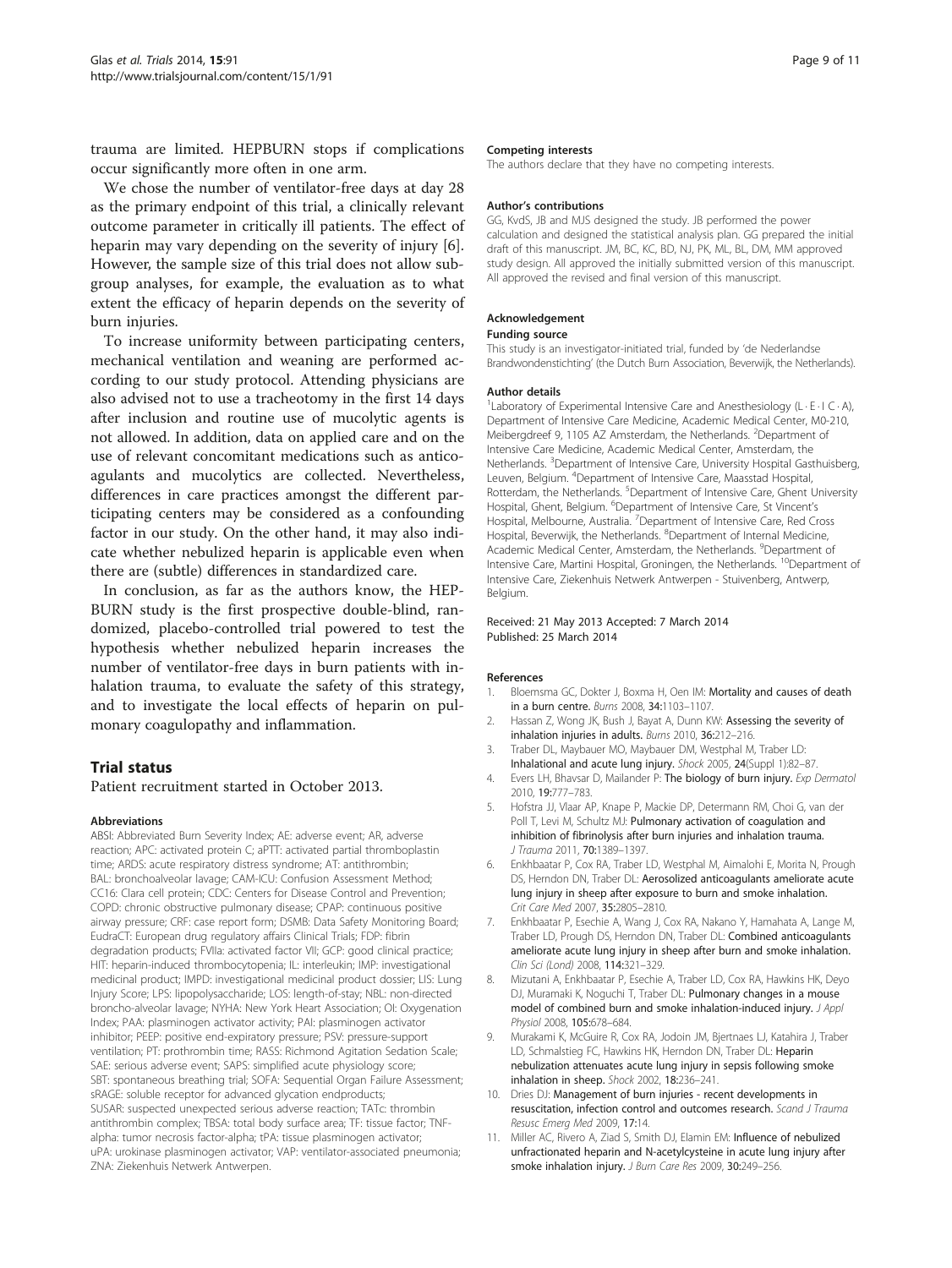- <span id="page-10-0"></span>12. Desai MH, Mlcak R, Richardson J, Nichols R, Herndon DN: Reduction in mortality in pediatric patients with inhalation injury with aerosolized heparin/N-acetylcystine therapy. J Burn Care Rehabil 1998, 19:210-212.
- 13. WMA Declaration of Helsinki Ethical Principles for Medical Research Involving Human Subjects. [[http://www.wma.net/en/30publications/10policies/b3/\]](http://www.wma.net/en/30publications/10policies/b3/)
- 14. Moher D, Schulz KF, Altman D: The CONSORT statement: revised recommendations for improving the quality of reports of parallel-group randomized trials. JAMA 2001, 285:1987–1991.
- 15. Clark CJ, Reid WH, Gilmour WH, Campbell D: Mortality probability in victims of fire trauma: revised equation to include inhalation injury. Br Med J (Clin Res Ed) 1986, 292:1303–1305.
- 16. Albright JM, Davis CS, Bird MD, Ramirez L, Kim H, Burnham EL, Gamelli RL, Kovacs EJ: The acute pulmonary inflammatory response to the graded severity of smoke inhalation injury. Crit Care Med 2012, 40:1113-1121.
- 17. The Criteria Committee of the New York Heart Association: Nomenclature and Criteria for Diagnosis of Diseases of the Heart and Great Vessels. 9th edition. Boston: Little, Brown & Company; 1994:253–256.
- 18. Pugh RN, Murray-Lyon IM, Dawson JL, Pietroni MC, Williams R: Transection of the oesophagus for bleeding oesophageal varices. Br J Surg 1973, 60:646–649.
- 19. Belgian Outcome for Burn Injury Study Group: Development and validation of a model for prediction of mortality in patients with acute burn injury. Br J Surg 2009, 96:111–117.
- 20. Ortiz RM, Cilley RE, Bartlett RH: Extracorporeal membrane oxygenation in pediatric respiratory failure. Pediatr Clin North Am 1987, 34:39–46.
- 21. Vincent JL, Moreno R, Takala J, Willatts S, De MA, Bruining H, Reinhart CK, Suter PM, Thijs LG: The SOFA (Sepsis-related Organ Failure Assessment) score to describe organ dysfunction/failure. On behalf of the working group on sepsis-related problems of the European Society of Intensive Care Medicine. Intensive Care Med 1996, 22:707–710.
- 22. Murray JF, Matthay MA, Luce JM, Flick MR: An expanded definition of the adult respiratory distress syndrome. Am Rev Respir Dis 1988, 138:720–723.
- 23. Ranieri VM, Rubenfeld GD, Thompson BT, Ferguson ND, Caldwell E, Fan E, Camporota L, Slutsky AS: Acute respiratory distress syndrome: the Berlin definition. JAMA 2012, 307:2526–2533.
- 24. Sessler CN, Gosnell MS, Grap MJ, Brophy GM, O'Neal PV, Keane KA, Tesoro EP, Elswick RK: The Richmond agitation-sedation scale: validity and reliability in adult intensive care unit patients. Am J Respir Crit Care Med 2002, 166:1338–1344.
- 25. Ely EW, Inouye SK, Bernard GR, Gordon S, Francis J, May L, Truman B, Speroff T, Gautam S, Margolin R, Hart RP, Dittus R: Delirium in mechanically ventilated patients: validity and reliability of the confusion assessment method for the intensive care unit (CAM-ICU). JAMA 2001, 286:2703–2710.
- 26. Mackie DP, Spoelder EJ, Paauw RJ, Knape P, Boer C: Mechanical ventilation and fluid retention in burn patients. J Trauma 2009, 67:1233-1238
- 27. Warden GD, Wilmore DW, Rogers PW, Mason AD, Pruitt BA Jr: Hypernatremic state in hypermetabolic burn patients. Arch Surg 1973, 106:420–427.
- 28. A'Court CH, Garrard CS, Crook D, Bowler I, Conlon C, Peto T, Anderson E: Microbiological lung surveillance in mechanically ventilated patients, using non-directed bronchial lavage and quantitative culture. Q J Med 1993, 86:635–648.
- 29. Dixon B, Schultz MJ, Smith R, Fink JB, Santamaria JD, Campbell DJ: Nebulized heparin is associated with fewer days of mechanical ventilation in critically ill patients: a randomized controlled trial. Crit Care 2010, 14:R180.
- 30. Chung KK, Wolf SE, Renz EM, Allan PF, Aden JK, Merrill GA, Snelhamer MC, King BT, White CE, Bell DG, Schwacha MG, Wanek SM, Wade CE, Holcomb JB, Blackbourne LH, Cancio LC: High-frequency percussive ventilation and low tidal volume ventilation in burns: a randomized controlled trial. Crit Care Med 2010, 38:1970–1977.
- 31. Tyrrell DJ, Horne AP, Holme KR, Preuss JM, Page CP: Heparin in inflammation: potential therapeutic applications beyond anticoagulation. Adv Pharmacol 1999, 46:151–208.
- 32. Mitra B, Wasiak J, Cameron PA, O'Reilly G, Dobson H, Cleland H: Early coagulopathy of major burns. Injury 2012, 44(1):40–3.
- 33. D'agostino RB, Belanger A, D'agostino RB Jr: A suggestion for using powerful and informative tests of normality. Amer Statist 1990, 44:316–321.
- 34. Kaplan EL, Meier P: Nonparametric estimation from incomplete observations. J Amer Statist Assn 1958, 53:457–481.
- 35. ICH Guidelines: Good Clinical Practice E6, Published in the Federal Register, 9 May 1997, Vol. 62, No. 90. :25691–25709 [[http://www.ich.org/products/](http://www.ich.org/products/guidelines/efficacy/efficacy-single/article/good-clinical-practice.html) [guidelines/efficacy/efficacy-single/article/good-clinical-practice.html\]](http://www.ich.org/products/guidelines/efficacy/efficacy-single/article/good-clinical-practice.html)
- 36. Gunther A, Mosavi P, Heinemann S, Ruppert C, Muth H, Markart P, Grimminger F, Walmrath D, Temmesfeld-Wollbruck B, Seeger W: Alveolar fibrin formation caused by enhanced procoagulant and depressed fibrinolytic capacities in severe pneumonia. Comparison with the acute respiratory distress syndrome. Am J Respir Crit Care Med 2000, 161:454–462.
- 37. Idell S, James KK, Levin EG, Schwartz BS, Manchanda N, Maunder RJ, Martin TR, McLarty J, Fair DS: Local abnormalities in coagulation and fibrinolytic pathways predispose to alveolar fibrin deposition in the adult respiratory distress syndrome. J Clin Invest 1989, 84:695-705.
- 38. Vervloet MG, Thijs LG, Hack CE: Derangements of coagulation and fibrinolysis in critically ill patients with sepsis and septic shock. Semin Thromb Hemost 1998, 24:33–44.
- 39. Levi M, Schultz MJ, Rijneveld AW, Van Der Poll T: Bronchoalveolar coagulation and fibrinolysis in endotoxemia and pneumonia. Crit Care Med 2003, 31:S238–S242.
- 40. Schultz MJ, Determann RM, Royakkers AA, Wolthuis EK, Korevaar JC, Levi MM: Bronchoalveolar activation of coagulation and inhibition of fibrinolysis during ventilator-associated lung injury. Crit Care Res Pract 2012, 2012:961784.
- 41. de Boer JD, Majoor CJ, Van t Veer C, Bel EH, Van Der Poll T: Asthma and coagulation. Blood 2012, 119:3236–3244.
- 42. Tapson VF: The role of smoking in coagulation and thromboembolism in chronic obstructive pulmonary disease. Proc Am Thorac Soc 2005, 2:71–77.
- 43. Gharaee-Kermani M, Hu B, Phan SH, Gyetko MR: The role of urokinase in idiopathic pulmonary fibrosis and implication for therapy. Expert Opin Investig Drugs 2008, 17:905–916.
- 44. Chapman HA, Allen CL, Stone OL: Abnormalities in pathways of alveolar fibrin turnover among patients with interstitial lung disease. Am Rev Respir Dis 1986, 133:437–443.
- 45. Yasui H, Gabazza EC, Taguchi O, Risteli J, Risteli L, Wada H, Yuda H, Kobayashi T, Kobayashi H, Suzuki K, Adachi Y: Decreased protein C activation is associated with abnormal collagen turnover in the intraalveolar space of patients with interstitial lung disease. Clin Appl Thromb Hemost 2000, 6:202–205.
- 46. Enkhbaatar P, Herndon DN, Traber DL: Use of nebulized heparin in the treatment of smoke inhalation injury. J Burn Care Res 2009, 30:159-162.
- 47. Levi M, van der Poll T, Buller HR: Bidirectional relation between inflammation and coagulation. Circulation 2004, 109:2698–2704.
- 48. Welty-Wolf KE, Carraway MS, Ortel TL, Piantadosi CA: Coagulation and inflammation in acute lung injury. Thromb Haemost 2002, 88:17–25.
- Finigan JH: The coagulation system and pulmonary endothelial function in acute lung injury. Microvasc Res 2009, 77:35–38.
- 50. Hochart H, Jenkins PV, Smith OP, White B: Low-molecular weight and unfractionated heparins induce a downregulation of inflammation: decreased levels of proinflammatory cytokines and nuclear factorkappaB in LPS-stimulated human monocytes. Br J Haematol 2006, 133:62–67.
- 51. Fan SQ, Cai JL, Qin LY, Wang ZH, Liu ZZ, Sun ML: Effect of heparin on production of transforming growth factor (TGF)-beta1 and TGF-beta1 mRNA expression by human normal skin and hyperplastic scar fibroblasts. Ann Plast Surg 2008, 60:299–305.
- 52. Thomas R, Brooks T: Common oligosaccharide moieties inhibit the adherence of typical and atypical respiratory pathogens. J Med Microbiol 2004, 53:833–840.
- 53. Matzner Y, Marx G, Drexler R, Eldor A: The inhibitory effect of heparin and related glycosaminoglycans on neutrophil chemotaxis. Thromb Haemost 1984, 52:134–137.
- 54. Leculier C, Benzerara O, Couprie N, Francina A, Lasne Y, Archimbaud E, Fiere D: Specific binding between human neutrophils and heparin. Br J Haematol 1992, 81:81–85.
- 55. Nelson RM, Cecconi O, Roberts WG, Aruffo A, Linhardt RJ, Bevilacqua MP: Heparin oligosaccharides bind L- and P-selectin and inhibit acute inflammation. Blood 1993, 82:3253–3258.
- Cox CS Jr, Zwischenberger JB, Traber DL, Traber LD, Haque AK, Herndon DN: Heparin improves oxygenation and minimizes barotrauma after severe smoke inhalation in an ovine model. Surg Gynecol Obstet 1993, 176:339–349.